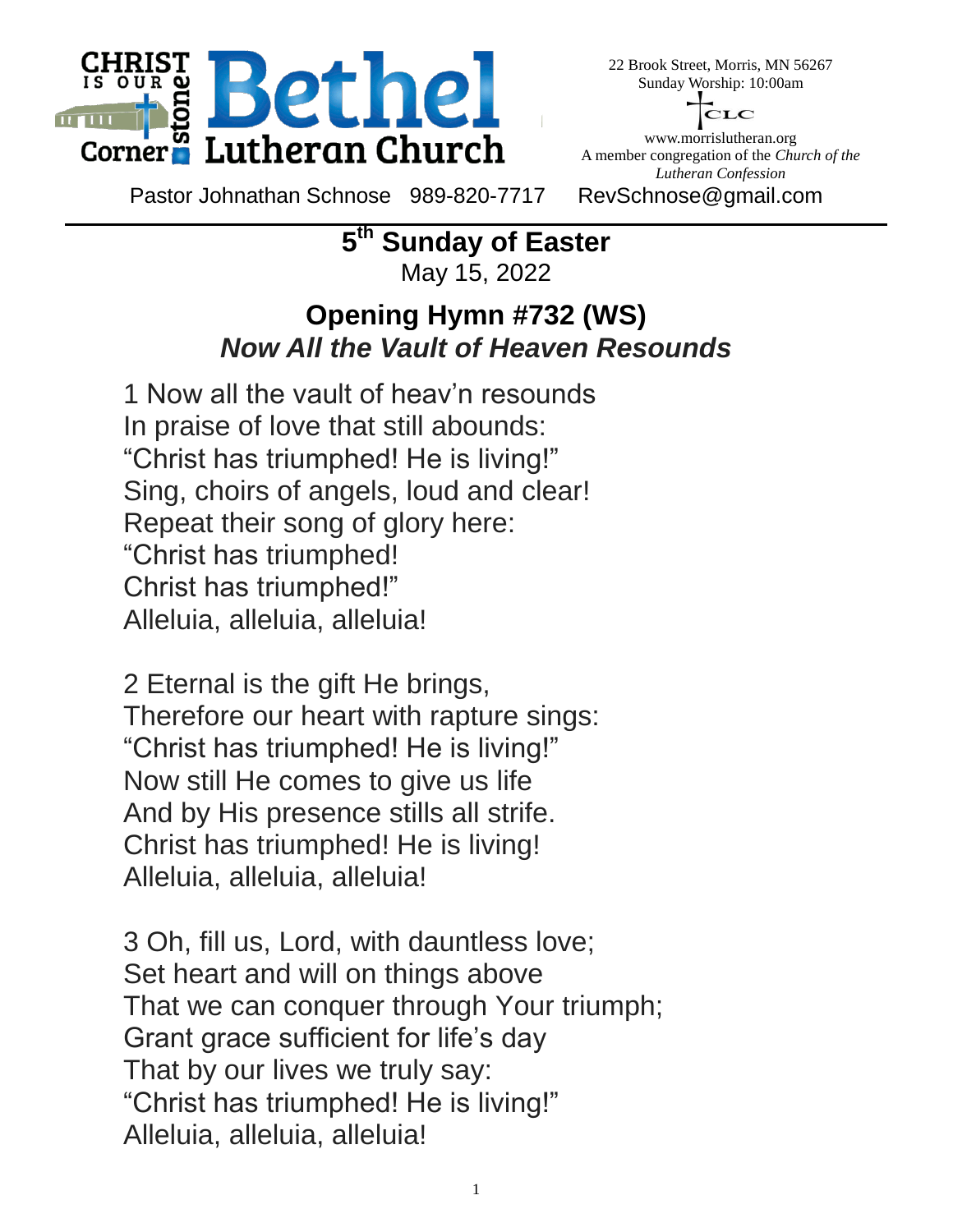4 Adoring praises no we bring And with the heavn'ly blessed sing: "Christ has triumphed! Alleluia!" Be to the Father and our Lord, To Spirit blest, most holy God, All the glory, never ending! Alleluia, alleluia, alleluia!

# **Invocation**

P We worship today in the name of the Father and of the Son and of the Holy Spirit.

C ♪**Amen.**

# **Confession & Absolution**

P Beloved in the Lord! Let us draw near with a true heart and confess our sins unto God, our Father, beseeching Him in the name of our Lord Jesus Christ to grant us forgiveness.

P Our help is in the name of the Lord.

# C ♪**Who made heaven and earth.**

P I said, I will confess my transgressions unto the Lord

# C ♪**And Thou forgavest the iniquity of my sins.**

P Almighty God, our Maker and Redeemer, we poor sinners confess unto Thee that we are by nature sinful and unclean and that we have sinned against Thee by thought, word, and deed. Wherefore we flee for refuge to Thine infinite mercy, seeking and imploring Thy grace for the sake of our Lord Jesus Christ.

P & C **O most merciful God, who has given Thine onlybegotten Son to die for us, have mercy upon us and for His sake grant us remission of all our sins; and by Thy Holy Spirit increase in us true knowledge of Thee and of Thy will and true obedience to Thy Word, to the end that by Thy grace we may come to everlasting life; through Jesus Christ, our Lord. Amen.**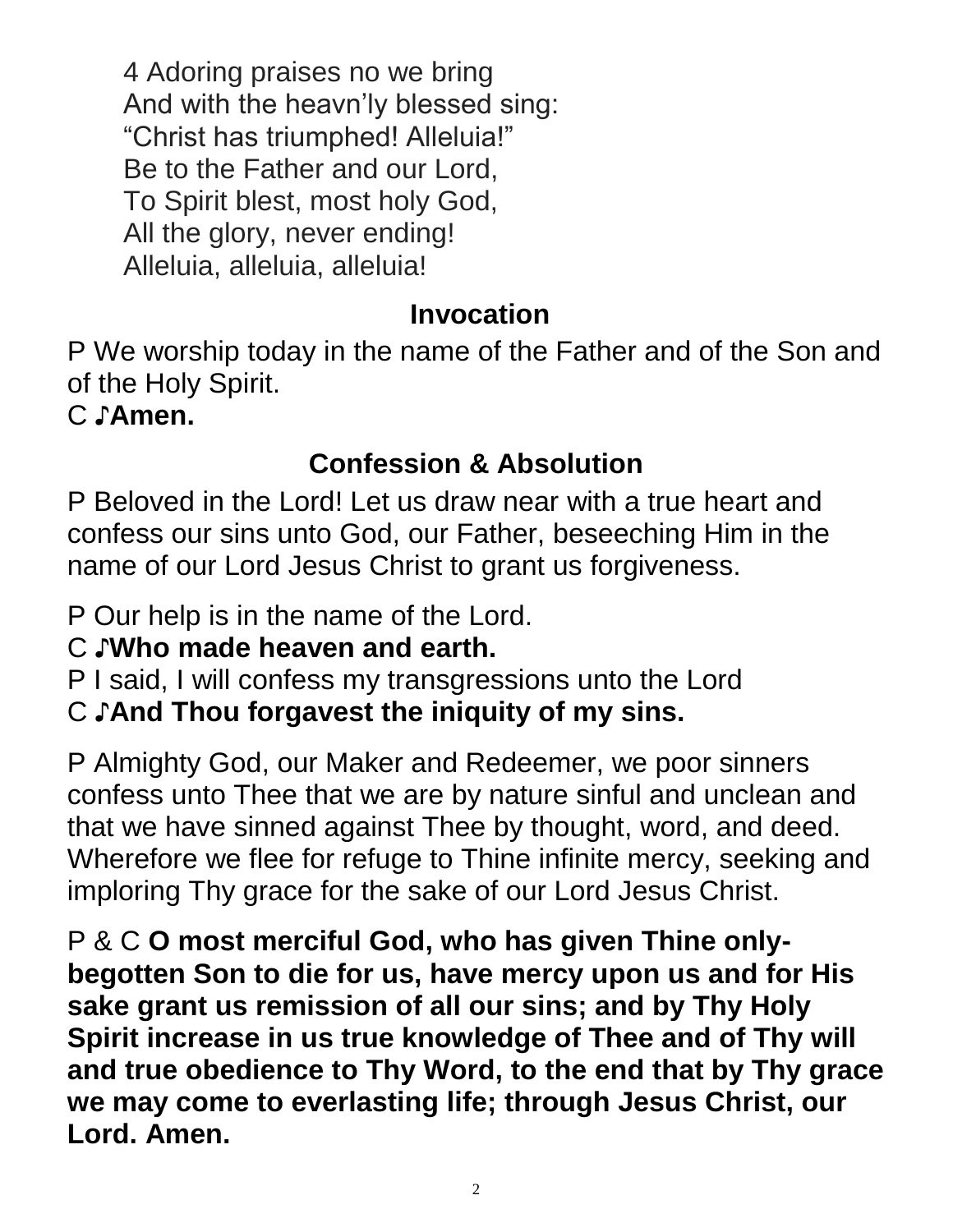P Almighty God, our heavenly Father, hath had mercy upon us and hath given His only Son to die for us and for His sake forgiveth us all our sins. To them that believe on His name He giveth power to become the sons of God and hath promised them His Holy Spirit. He that believeth and is baptized shall be saved. Grant this, Lord, unto us all.

# C ♪**Amen**.

# **Introit**

P: Oh sing to the LORD a new song, for he has done marvelous things!

# **C: His right hand and his holy arm have worked salvation for him.**

P: The LORD has made known his salvation;

# **C: he has revealed his righteousness in the sight of the nations.**

P: He has remembered his steadfast love and faithfulness to the house of Israel.

# **C: All the ends of the earth have seen the salvation of our God.**

- P: Make a joyful noise to the LORD, all the earth;
- **C: break forth into joyous song and sing praises!**
- P: Sing praises to the LORD with the lyre,
- **C: with the lyre and the sound of melody!**

P: With trumpets and the sound of the horn

**C: make a joyful noise before the King, the LORD!**

# **Gloria Patri**

C ♪**Glory be to the Father and to the Son and to the Holy Ghost; As it was in the beginning, is now, and ever shall be, world without end. Amen.**

# **The Kyrie**

C ♪**Lord, have mercy upon us. Christ have mercy upon us. Lord, have mercy upon us.**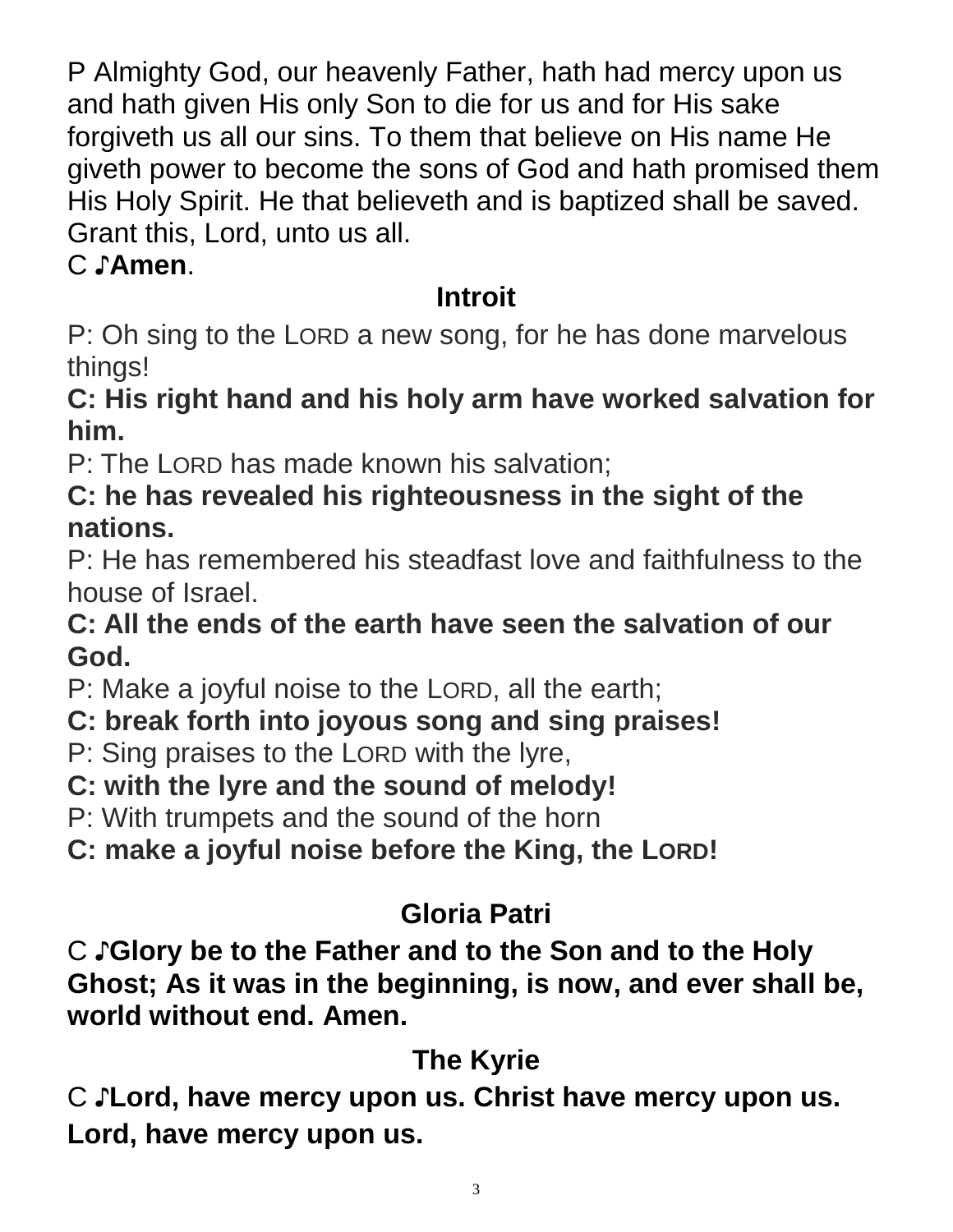# **Gloria in Excelsis – (Hymn #238 v.1)**

All glory be to God alone, Forevermore the Highest One, Who doth our sinful race befriend, And grace and peace to us extend. Among mankind may His good will All hearts with deep thanksgiving fill.

## P The Lord be with you C ♪**And with thy spirit.**

# **The Collect for the Day**

P Let us pray………. who lives and reigns with You and the Holy Spirit, one God, now and forever. C ♪**Amen.**

### **The First Lesson – Acts 11:1-18**

<sup>1</sup>Now the apostles and the brothers who were throughout Judea heard that the Gentiles also had received the word of God.  $2$ So when Peter went up to Jerusalem, the circumcision party criticized him, saying, <sup>3</sup> You went to uncircumcised men and ate with them." <sup>4</sup>But Peter began and explained it to them in order: <sup>5"</sup>I was in the city of Joppa praying, and in a trance I saw a vision, something like a great sheet descending, being let down from heaven by its four corners, and it came down to me. <sup>6</sup> Looking at it closely, I observed animals and beasts of prey and reptiles and birds of the air. <sup>7</sup>And I heard a voice saying to me, 'Rise, Peter; kill and eat.' <sup>8</sup>But I said, 'By no means, Lord; for nothing common or unclean has ever entered my mouth.' <sup>9</sup>But the voice answered a second time from heaven, 'What God has made clean, do not call common.' <sup>10</sup>This happened three times, and all was drawn up again into heaven. <sup>11</sup>And behold, at that very moment three men arrived at the house in which we were, sent to me from Caesarea.<sup>12</sup>And the Spirit told me to go with them, making no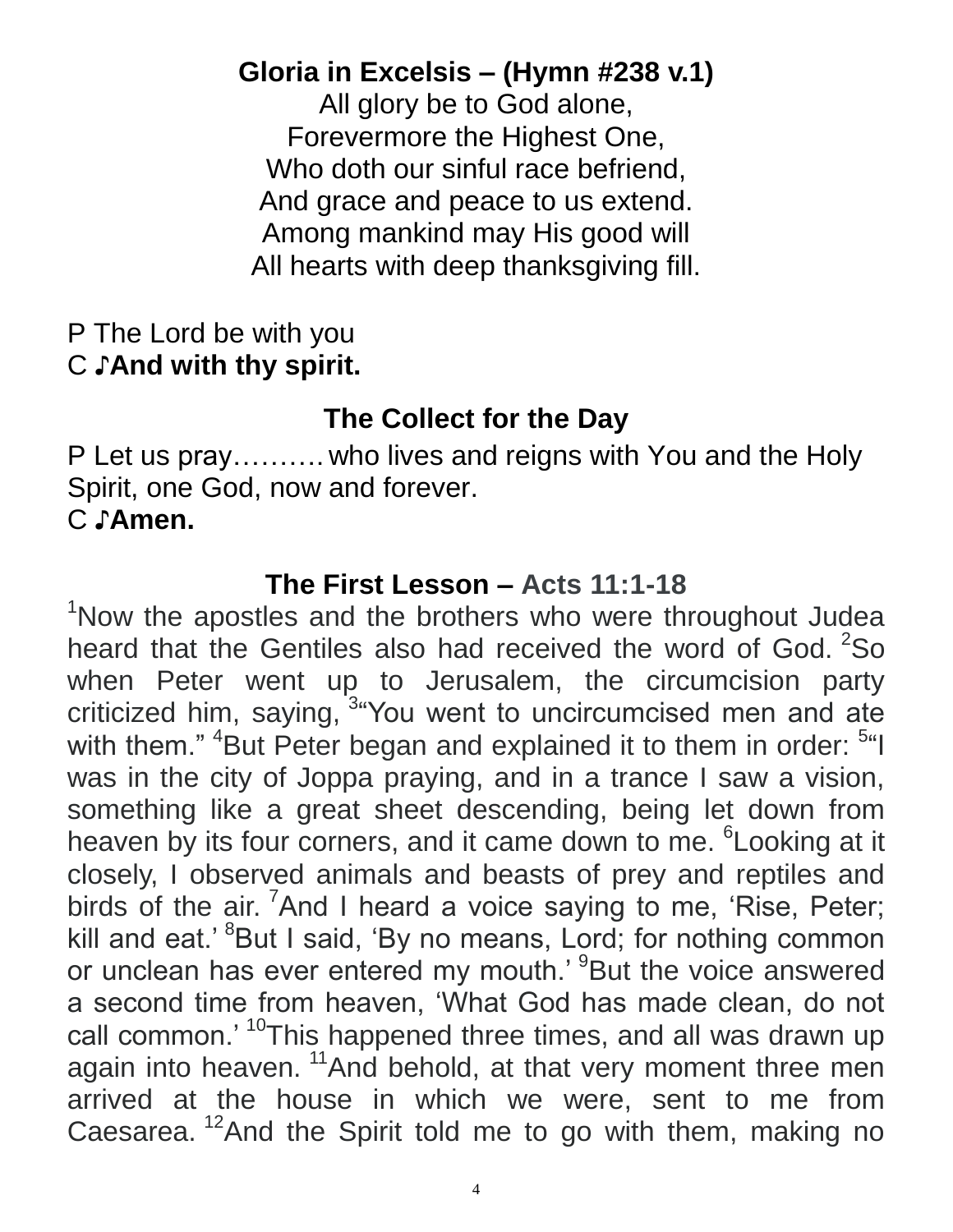distinction. These six brothers also accompanied me, and we entered the man's house.<sup>13</sup>And he told us how he had seen the angel stand in his house and say, 'Send to Joppa and bring Simon who is called Peter;  $14$ he will declare to you a message by which you will be saved, you and all your household.' <sup>15</sup>As I began to speak, the Holy Spirit fell on them just as on us at the beginning. <sup>16</sup>And I remembered the word of the Lord, how he said, 'John baptized with water, but you will be baptized with the Holy Spirit.'<sup>17</sup>If then God gave the same gift to them as he gave to us when we believed in the Lord Jesus Christ, who was I that I could stand in God's way?" <sup>18</sup>When they heard these things they fell silent. And they glorified God, saying, "Then to the Gentiles also God has granted repentance that leads to life."

# **Psalm of the Day – Psalm 148**

## *Antiphon –*

*At the works of Your hands, O Lord, I lift up my voice in song; I sing for joy.*

Praise the LORD! Praise the LORD from the | heavens;\* **praise him | in the heights!** Praise him, all his | angels;\* **praise him, | all his hosts!** Praise him, I sun and moon,\* **praise him, all you | shining stars!** Praise him, you highest | heavens,\* **and you waters above the | heavens!** Let them praise the name | of the LORD!\* **For he commanded and they were cre- | ated.** And he established them forever and  $|$  ever;\* **he gave a decree, and it shall not | pass away.** Praise the LORD | from the earth,\* **you great sea creatures and | all deeps,**

fire and hail, | snow and mist,\*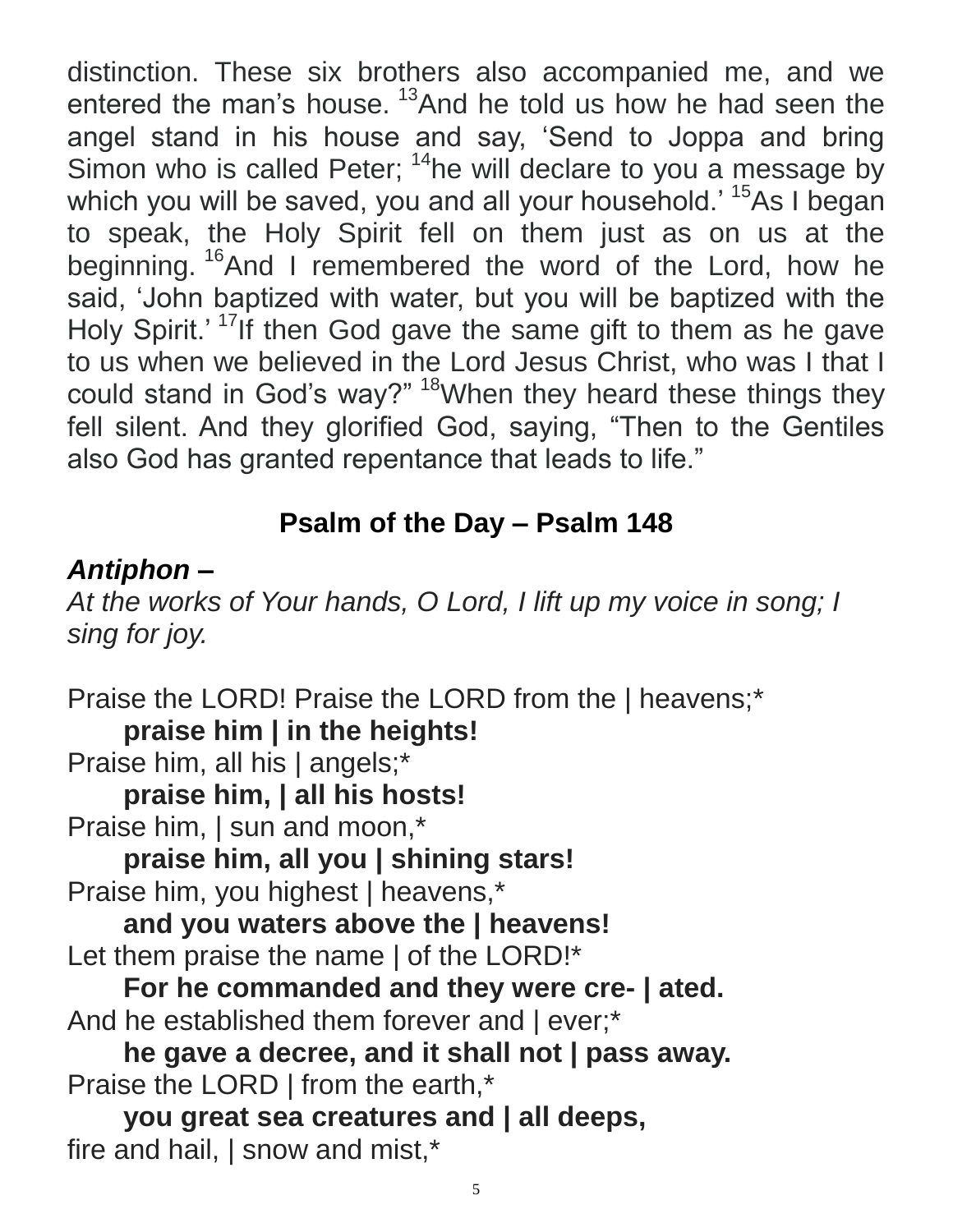**stormy wind fulfill- | ing his word!** Mountains and | all hills,\*

**fruit trees and all | cedars!** Beasts and all | livestock,\*

**creeping things and | flying birds!** Kings of the earth and all | peoples,\*

**princes and all rulers | of the earth!** Young men and maidens to- | gether,\*

# **old men and | children!**

Let them praise the name of the LORD, for his name alone is ex- | alted;\*

**his majesty is above earth and | heaven.**

He has raised up a horn for his people, praise for | all his saints,\* **for the people of Israel who are near to him. | Praise the LORD!**

**Glory be to the Father and | to the Son\* and to the Holy | Spirit; as it was in the be- | ginning,\* is now, and will be forever. | Amen.**

# *Antiphon -*

*At the works of Your hands, O Lord, I lift up my voice in song; I sing for joy.*

# **The Gradual**

P: Christ has risen from the dead.

**C: [God the Father] has crowned him with glory and honor.**

- P: He has given him dominion over the works of his hands;
- **C: he has put all things under his feet. Hallelujah!**

# **Triple Hallelujah**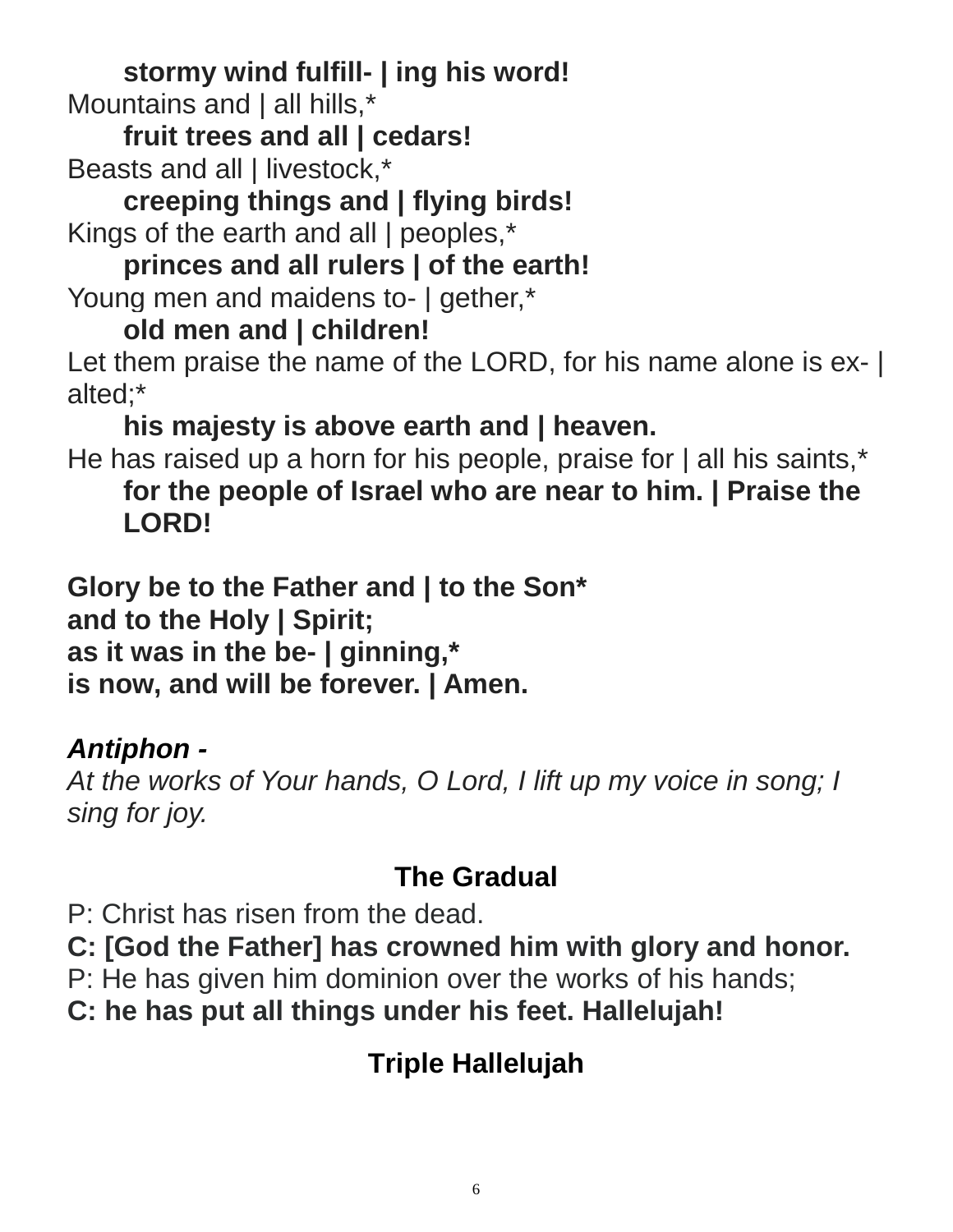# **The Second Lesson – Revelation 21:1-7**

<sup>1</sup>Then I saw a new heaven and a new earth, for the first heaven and the first earth had passed away, and the sea was no more. <sup>2</sup>And I saw the holy city, new Jerusalem, coming down out of heaven from God, prepared as a bride adorned for her husband.  $3$ And I heard a loud voice from the throne saying, "Behold, the dwelling place of God is with man. He will dwell with them, and they will be his people, and God himself will be with them as their God. <sup>4</sup>He will wipe away every tear from their eyes, and death shall be no more, neither shall there be mourning nor crying nor pain anymore, for the former things have passed away." <sup>5</sup>And he who was seated on the throne said, "Behold, I am making all things new." Also he said, "Write this down, for these words are trustworthy and true." <sup>6</sup>And he said to me, "It is done! I am the Alpha and the Omega, the beginning and the end. To the thirsty I will give from the spring of the water of life without payment. <sup>7</sup>The one who conquers will have this heritage, and I will be his God and he will be my son."

#### **The Gospel – John 16:12-22**

 $12$ [Jesus said:] "I still have many things to say to you, but you cannot bear them now. <sup>13</sup>When the Spirit of truth comes, he will guide you into all the truth, for he will not speak on his own authority, but whatever he hears he will speak, and he will declare to you the things that are to come.  $14$ He will glorify me, for he will take what is mine and declare it to you.<sup>15</sup>All that the Father has is mine; therefore I said that he will take what is mine and declare it to you.<sup>16</sup> A little while, and you will see me no longer; and again a little while, and you will see me." <sup>17</sup>So some of his disciples said to one another, "What is this that he says to us, 'A little while, and you will not see me, and again a little while, and you will see me'; and, 'because I am going to the Father'?" <sup>18</sup>So they were saying, "What does he mean by 'a little while'? We do not know what he is talking about." <sup>19</sup> Jesus knew that they wanted to ask him, so he said to them, "Is this what you are asking yourselves, what I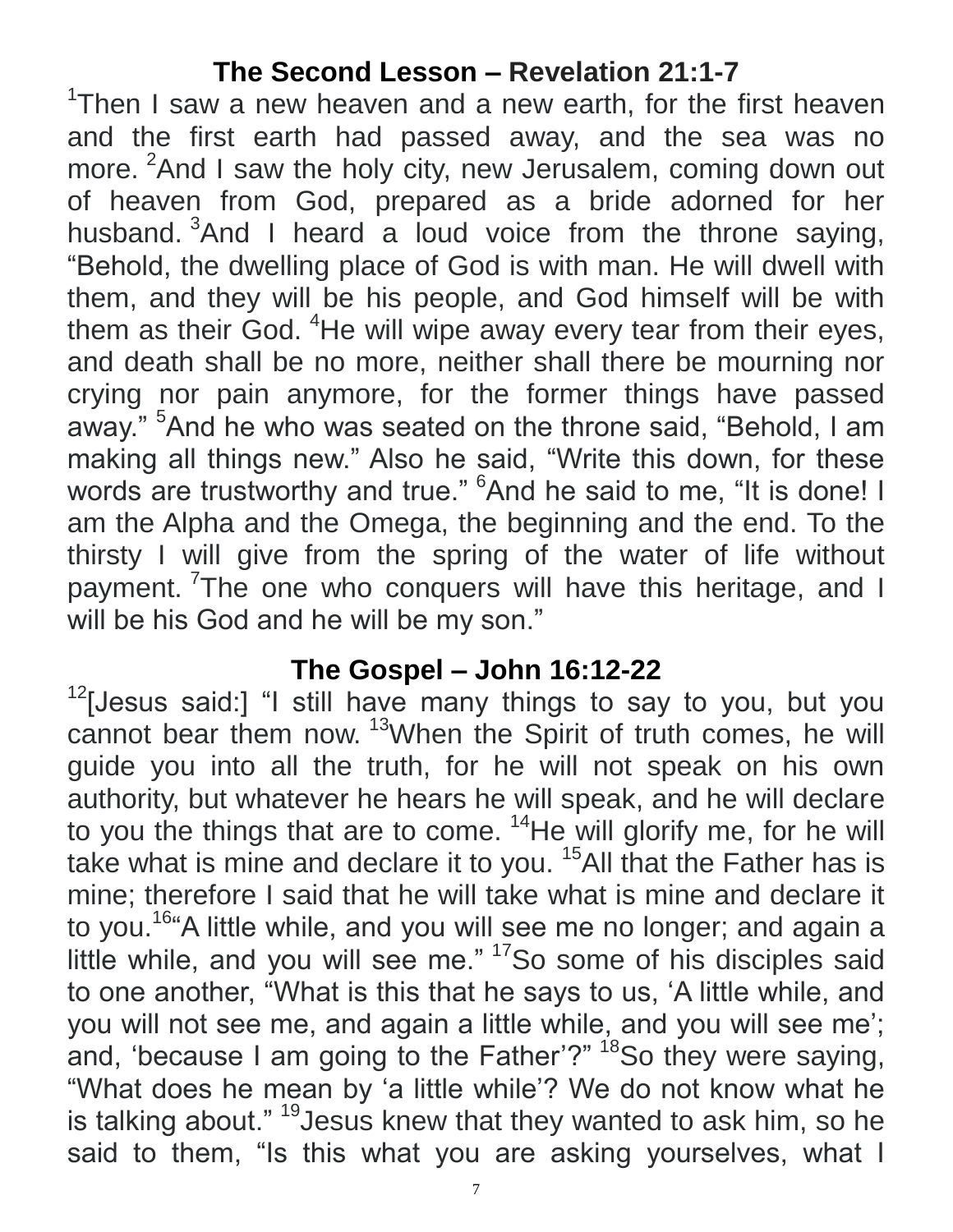meant by saying, 'A little while and you will not see me, and again a little while and you will see me'?<sup>20</sup>Truly, truly, I say to you, you will weep and lament, but the world will rejoice. You will be sorrowful, but your sorrow will turn into joy.  $21$  When a woman is giving birth, she has sorrow because her hour has come, but when she has delivered the baby, she no longer remembers the anguish, for joy that a human being has been born into the world. <sup>22</sup>So also you have sorrow now, but I will see you again and your hearts will rejoice, and no one will take your joy from you."

# **Confession of Faith** *Apostle's Creed*

**I believe in God the Father Almighty, Maker of heaven and earth.** 

**And in Jesus Christ, His only Son, our Lord; Who was conceived by the Holy Ghost, Born of the Virgin Mary; Suffered under Pontius Pilate, Was crucified, dead, and buried; He descended into hell; The third day He rose again from the dead; He ascended into heaven And sitteth on the right hand of God the Father Almighty; From thence He shall come to judge the quick and the dead.** 

**I believe in the Holy Ghost; The holy Christian Church, the communion of saints The forgiveness of sins; The resurrection of the body; And the life everlasting. Amen.**

## **Hymn of the Day #736 (WS)** *At the Lamb's High Feast We Sing*

1 At the Lamb's high feast we sing Praise to our victorious King, Who has washed us in the tide Flowing from His pierced side. Alleluia!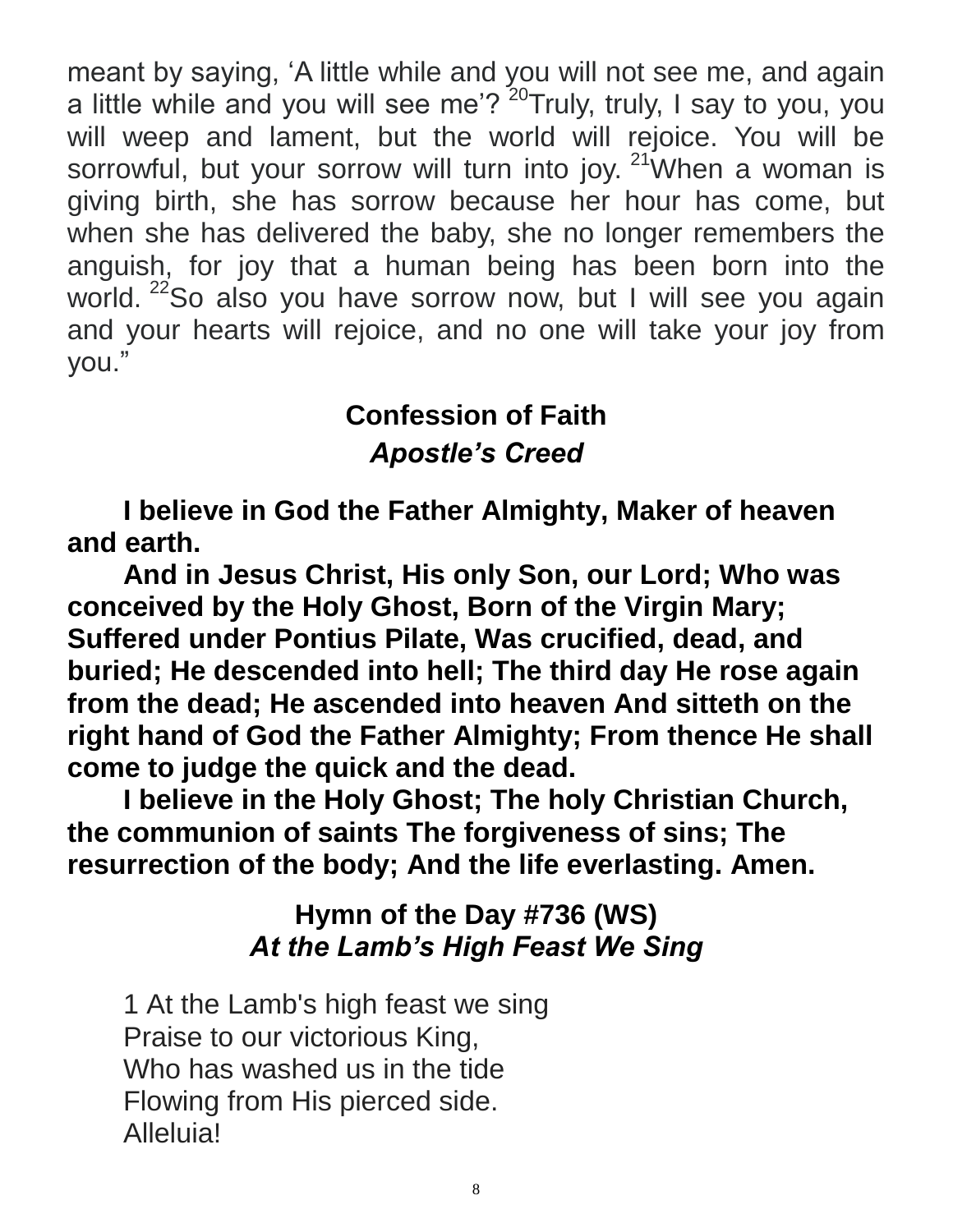2 Mighty Victim from the sky, Hell's fierce pow'rs beneath You lie. You have conquered in the fight; You have brought us life and light. Alleluia!

3 Now no more can death appall, Now no more the grave enthrall; You have opened paradise, And Your saints in You shall rise. Alleluia!

4 Easter triumph, Easter joy! This alone can sin destroy; From sin's pow'r, Lord, set us free, Newborn souls in You to be. Alleluia!

5 Father, who the crown shall give, Savior, by whose death we live, Spirit, guide through all our days, Three in One, Your name we praise. Alleluia!

### **Sermon Text – Revelation 21:1-7**

### **Sermon**

*Transfiguration: Jesus Turns Sorrow Into Joy*

# **Offertory**

# **Offering of Thankful Hearts**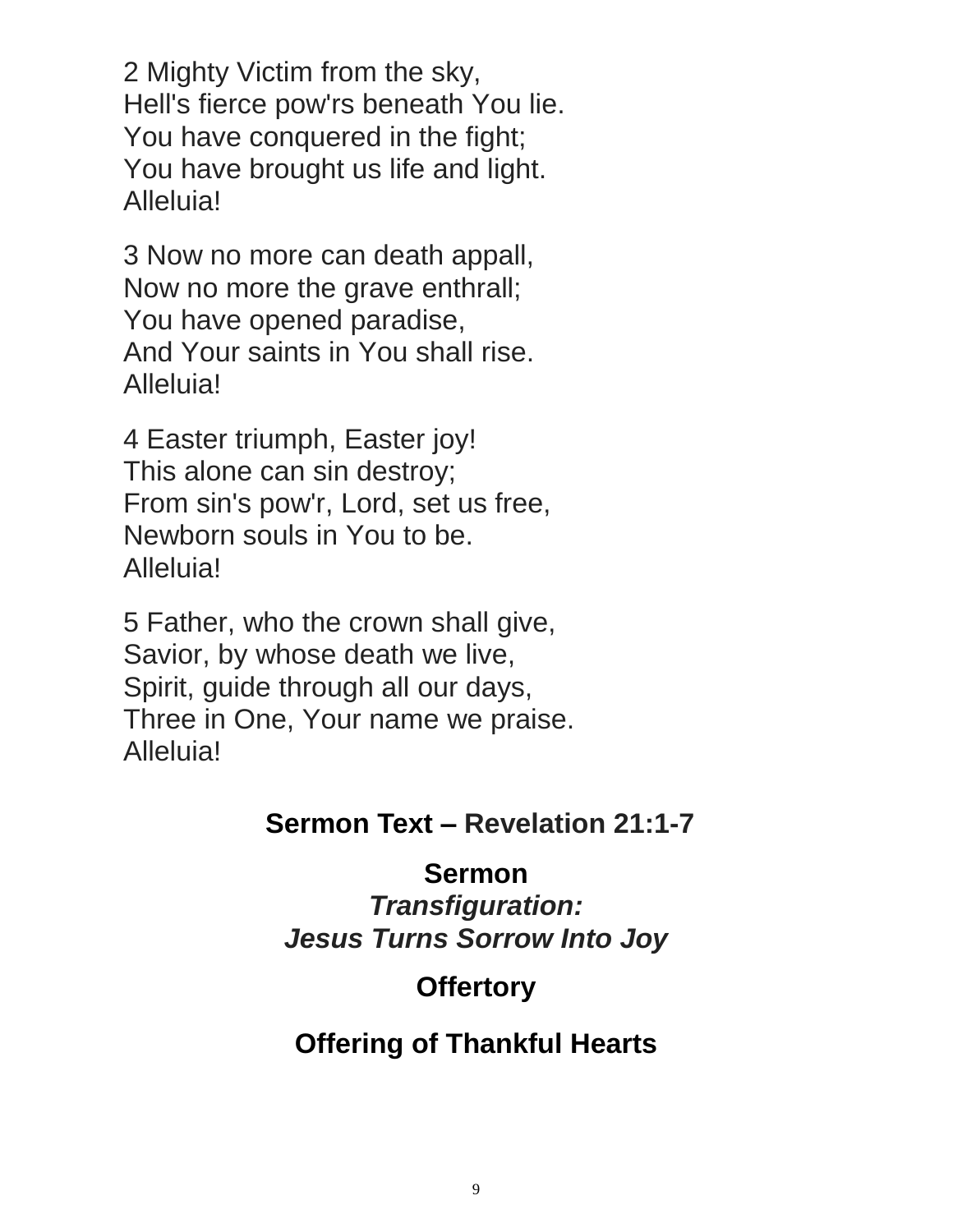## **Prayer of the Church**

P: Lord of heaven and earth, in the glorious resurrection of Your Son, Jesus, You have given the promise of our own resurrection. As we await the Last Day, calm our hearts and strengthen our faith through our sorrows. Lord, in Your mercy,

## **C: hear our prayer.**

P: Heavenly Father, You have fashioned the Church as a heavenly Bride for Your risen Son. Grant her Your Spirit, that she may always listen to His deathless voice and ever declare His message of salvation. Lord, in Your mercy,

## **C: hear our prayer.**

P: Gracious God, lead Your people in Your steadfast love, and guide them in strength to Your holy abode. Sanctify our homes, be the companion of those who live alone, and make all our households places in which Your wisdom and grace are found. Lord, in Your mercy,

## **C: hear our prayer.**

P: Eternal Lord, You hold all people accountable for the responsibilities You have given them. O Lord, bless our president, our governor, the Congress and legislature, and all judges and magistrates. Guide them to serve according to Your will and for the common good of all. Raise up those with heroic virtue who will defend our liberty. Protect those who defend us in the armed forces, even as You give peace to the nations. Lord, in Your mercy,

## **C: hear our prayer.**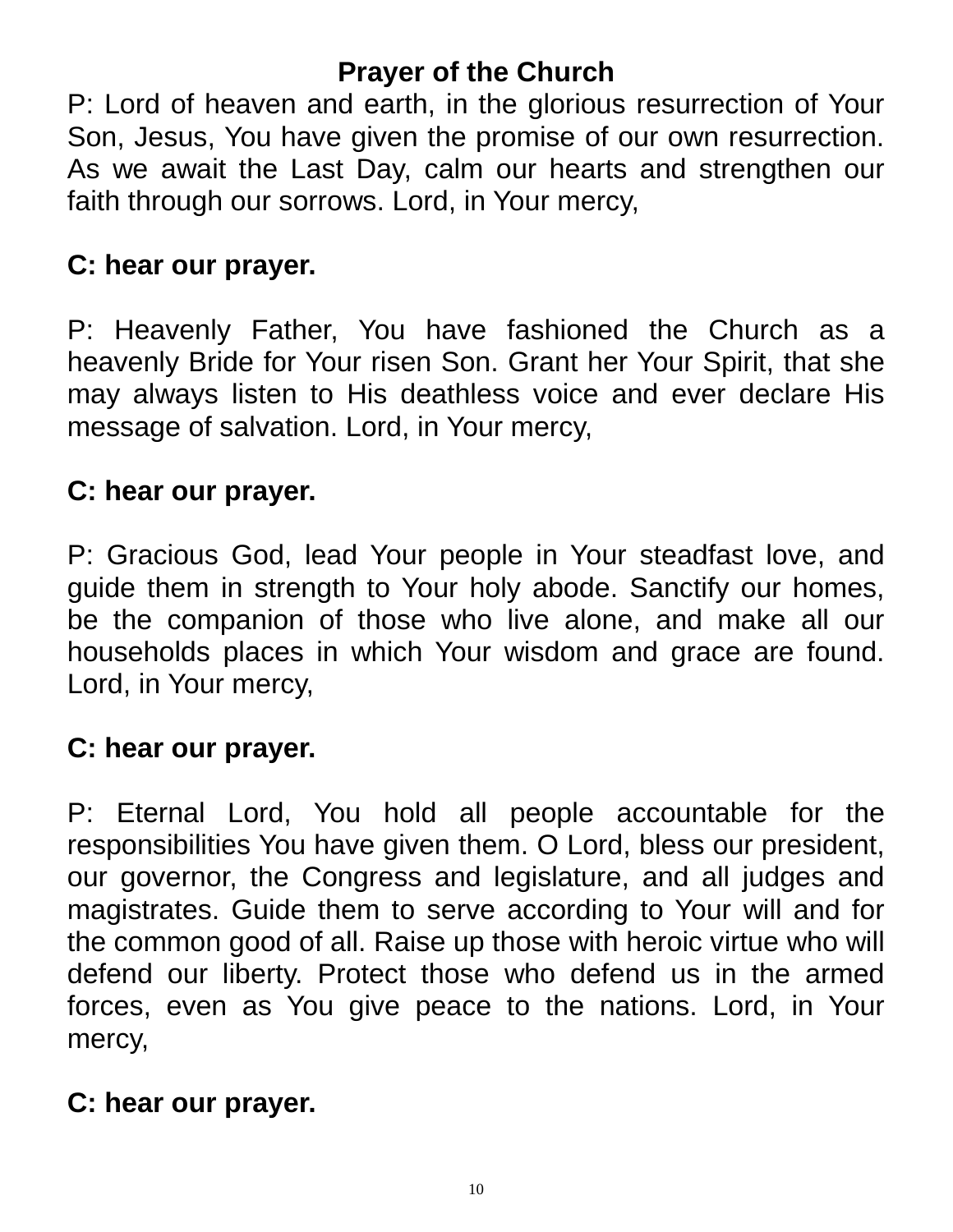P: O Alpha and Omega, You pledge to bring all things to their perfect consummation. You will bring heaven to earth and banish sorrow, sin and death. Sustain [ (silent prayer) and all] those now in tribulation. By the comfort of Your Holy Word, increase their faith and see them through their trials. Lord, in Your mercy,

## **C: hear our prayer.**

P: Lord God, heavenly Father, we wait for the second coming of Your resurrected Son. Grant us patience as we long to see Him, and even now give us joy at His presence with us through the Word and Sacrament. Lord, in Your mercy,

## **C: hear our prayer.**

P: All these things and whatever else You know that we need, grant us, Father, for the sake of Him who died and rose again and now lives and reigns with You and the Holy Spirit, one God forever.

### **C: Amen.**

# **The Lord's Prayer**

## **Sermon Hymn #23** *Hallelujah! Let Praises Ring*

1 Hallelujah! Let praises ring! To God the Father let us bring Our songs of adoration. To Him thro' everlasting days Be worship, honor, pow'r, and praise, Whose hand sustains creation. Singing, ringing: Holy, holy, God is holy,-- Spread the story Of our God, the Lord of Glory.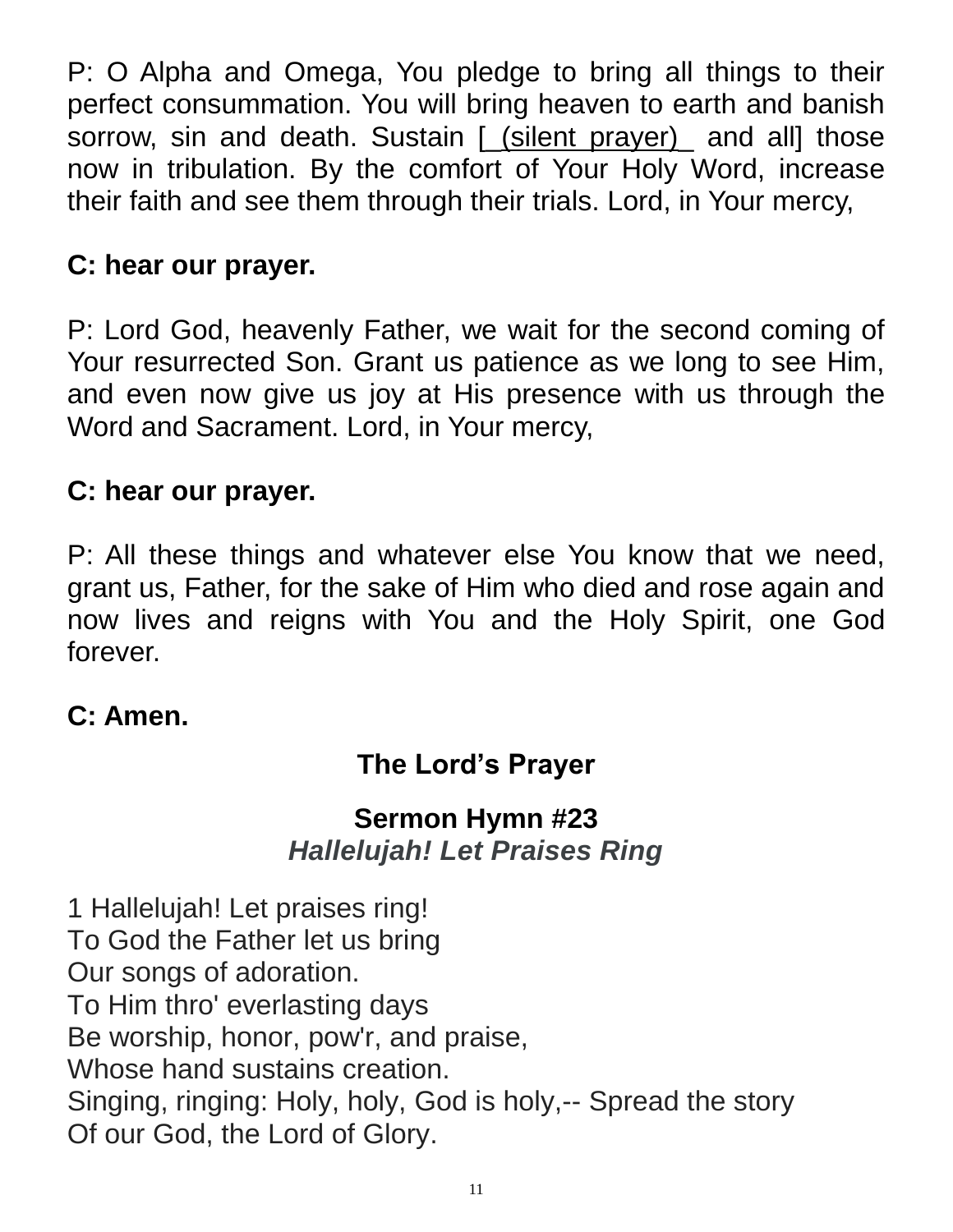2 Hallelujah! Let praises ring! Unto the Lamb of God we sing, In whom we are elected. He bo't His Church with His own blood, He cleansed her in that blessed flood, And as His bride selected. Holy, holy Is our union And communion. His befriending Gives us joy and peace unending.

3 Hallelujah! Let praises ring! Unto the Holy Ghost we sing For our regeneration. The saving faith in us He wrought And us unto the Bridegroom bro't, Made us His chosen nation. Glory! Glory! Joy eternal, Bliss supernal; There is manna And an endless, glad hosanna.

4 Hallelujah! Let praises ring! Unto our Triune God we sing; Blest be His name forever! With angel hosts let us adore And sing His praises more and more For all His grace and favor! Singing, ringing: Holy, holy, God is holy, Spread the story Of our God, the Lord of Glory!

## **Prayer & The Benediction**

## **Closing Hymn #761 (WS)** *In You is Gladness*

1 In You is gladness Amid all sadness, Jesus, Sunshine of my heart.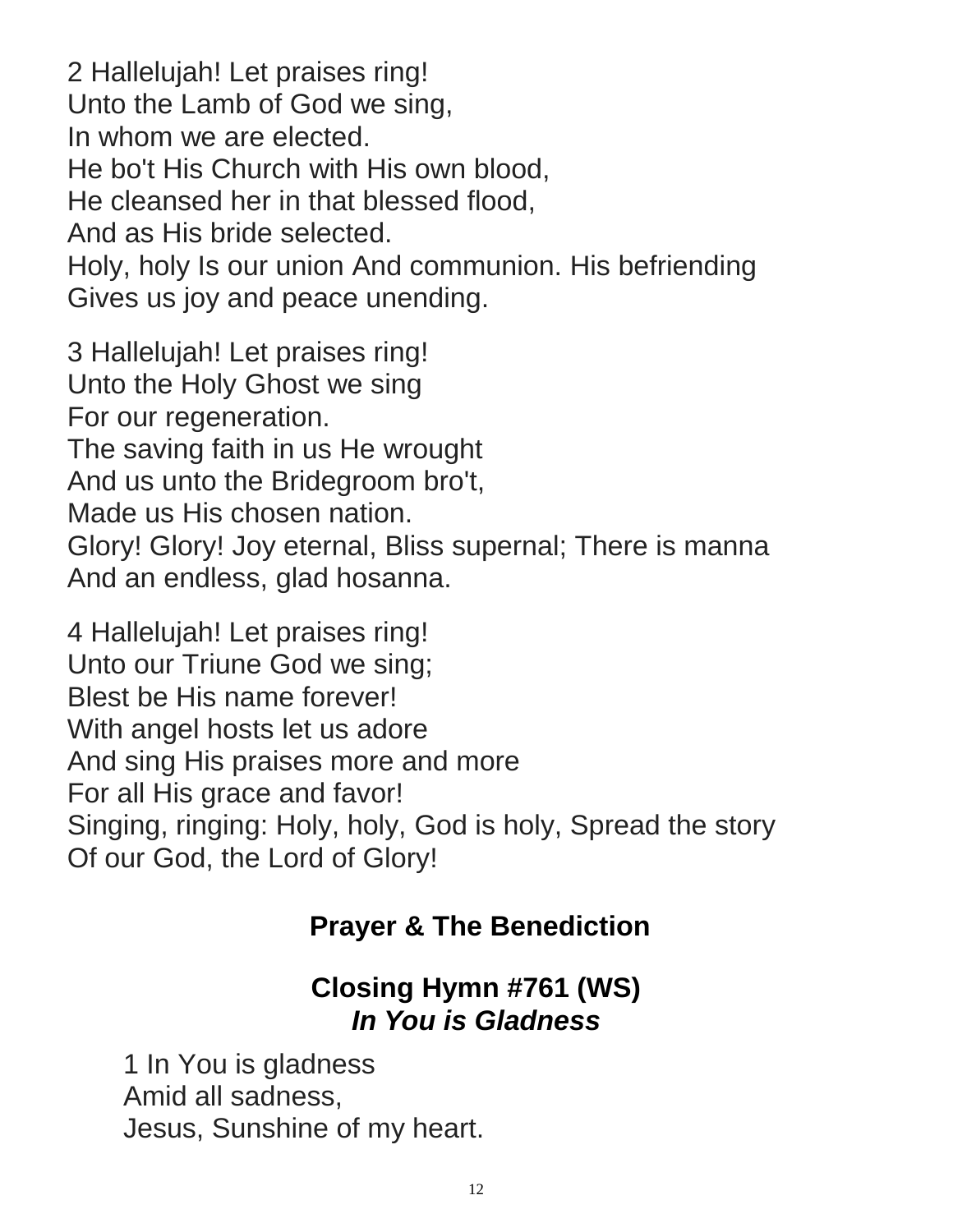By You are given The gifts of heaven; You the true Redeemer are. Our souls are waking; Our bonds are breaking. Who trusts You surely Has built securely And stands forever. Alleluia! Our hearts are pining To see Your shining, Dying or living To You are cleaving Now and forever. Alleluia!

2 If He is ours, We fear no powers, Not of earth nor sin or death. He sees and blesses In worst distresses; He can change them with a breath. Wherefore the story Tell of His glory With hearts and voices; All heav'n rejoices In Him forever. Alleluia! We shout for gladness, Win over sadness, Love Him and praise Him And still shall raise Him Glad hymns forever. Alleluia!

#### **Silent Prayer**

*All scripture quotations, unless otherwise indicated, are taken from The Holy Bible, English Standard Version®(ESV), copyright © 2001 by*